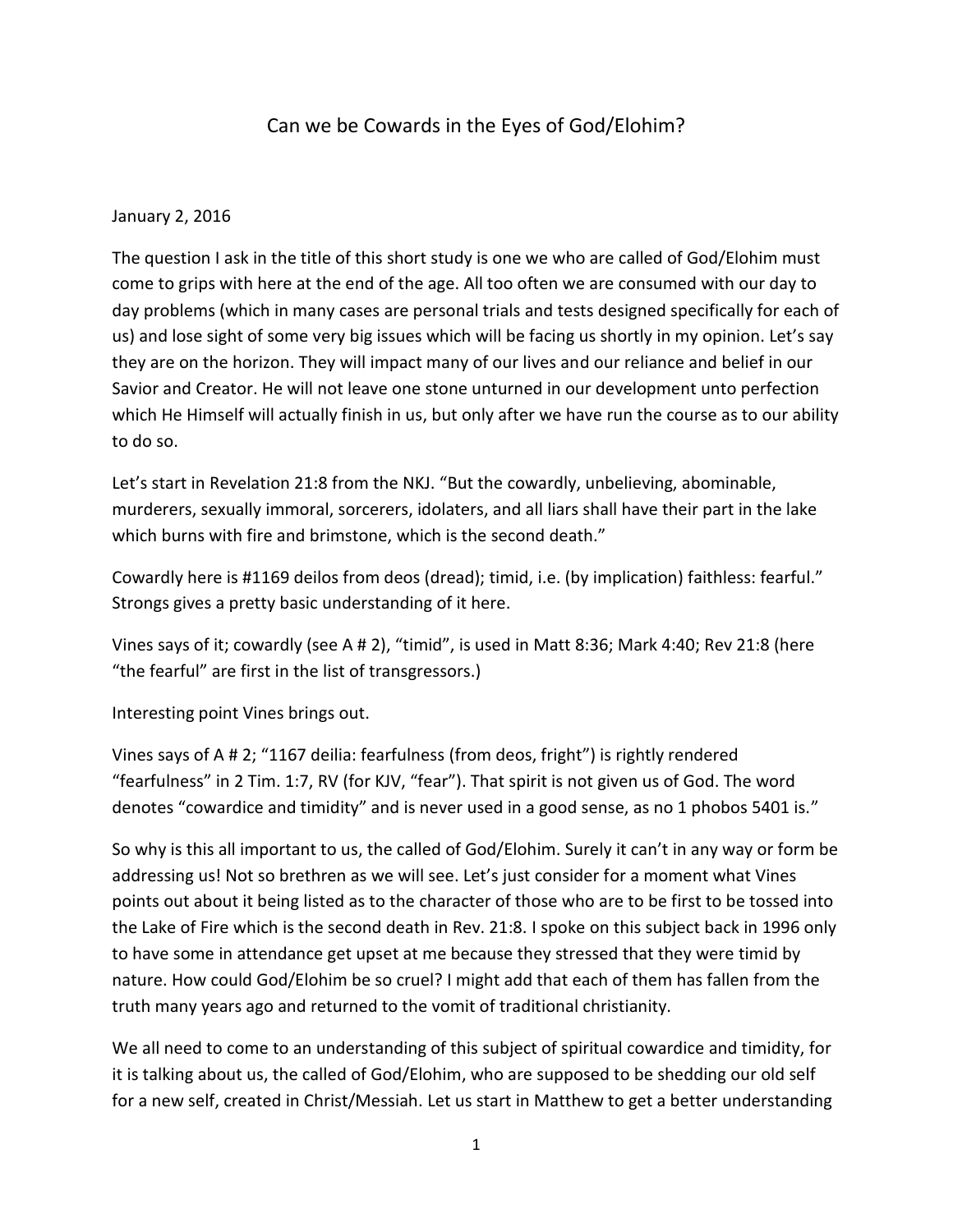of this and listen to how Christ/Messiah Himself deems it and designated it in context. Matthew 8:26; "But He said to them, Why are you fearful (timid and cowardly), O you of little faith? Then He arose and rebuked the winds and the sea. And there was a great calm."

Why did Christ/Messiah use this word to describe His disciples here?

Verses 24-25; "And suddenly a great tempest arose on the sea, so that the boat was covered with the waves. But He was asleep. Then His disciples came to Him, and awoke Him, saying, Lord, save us! We are perishing!"

We can read the same account in Mark 4:40.

Were they actually perishing or just had the perception that they would. It is clear to understand they were very clearly anguishing over the thought of losing their physical lives even though Christ/Messiah was with them and gave the trial no such recognition by His actions of sleeping through it. Keep in mind by this point in their relationship with Christ/Messiah they had witnessed many mighty miracles and had been exposed to many of Christs/Messiah's teachings, His instructions which also contained talks on His intended purpose and the timing of His death. That is very important to the usage of this word denoting cowardice and timidity. It is also important to note that in Matthew 8:26 He tied it to #3640 "littlefaiths" and in Mark 4:40 to "no faith" or as #4102 denotes, "How do you not have faith?" This is all very relevant to our calling and relationship with the Father and the Son.

"#3640; littlefaiths, is used 5 times in the gospels. Matt 6:30, 8:26, 14:31, 16:8 and Luke 12:28. It is oligopistis from #3641 and #4102; incredulous, i.e. lacking confidence (in Christ/Messiah): of littlefaith."

The JP Green Interlinear correctly translates it or deems it as "littlefaiths" all one word not two. Christ/Messiah correctly names them "Littlefaiths"! Vines says it is used only by Christ/Messiah when He confronts anxiety and fear (cowardice and timidity). Our Lord and Savior expects a lot more out of those of us who are actually in a right relationship with Him. They the disciples and we should know better than to be fearful of such when we are given a spirit of power and not fright as we will cover a little later. In Mark 4:40 the Greek actually says; "How not have you faith?" Christ was dumfounded and disappointed at this behavior. They were displaying no faith in Him even with Him being at their side. He expected a much deeper degree of pistis; "firm persuasion of conviction" in Him.

With this simple understanding of what Christ expected of those who had been called to be His betrothed let's turn to Revelation 21. In verses 1-6 we are given an understanding of the timing of the events found here which form the context for verses 7-8. These are great events in the timeline of salvation. We read about a new heaven and a new earth being in place, (imagine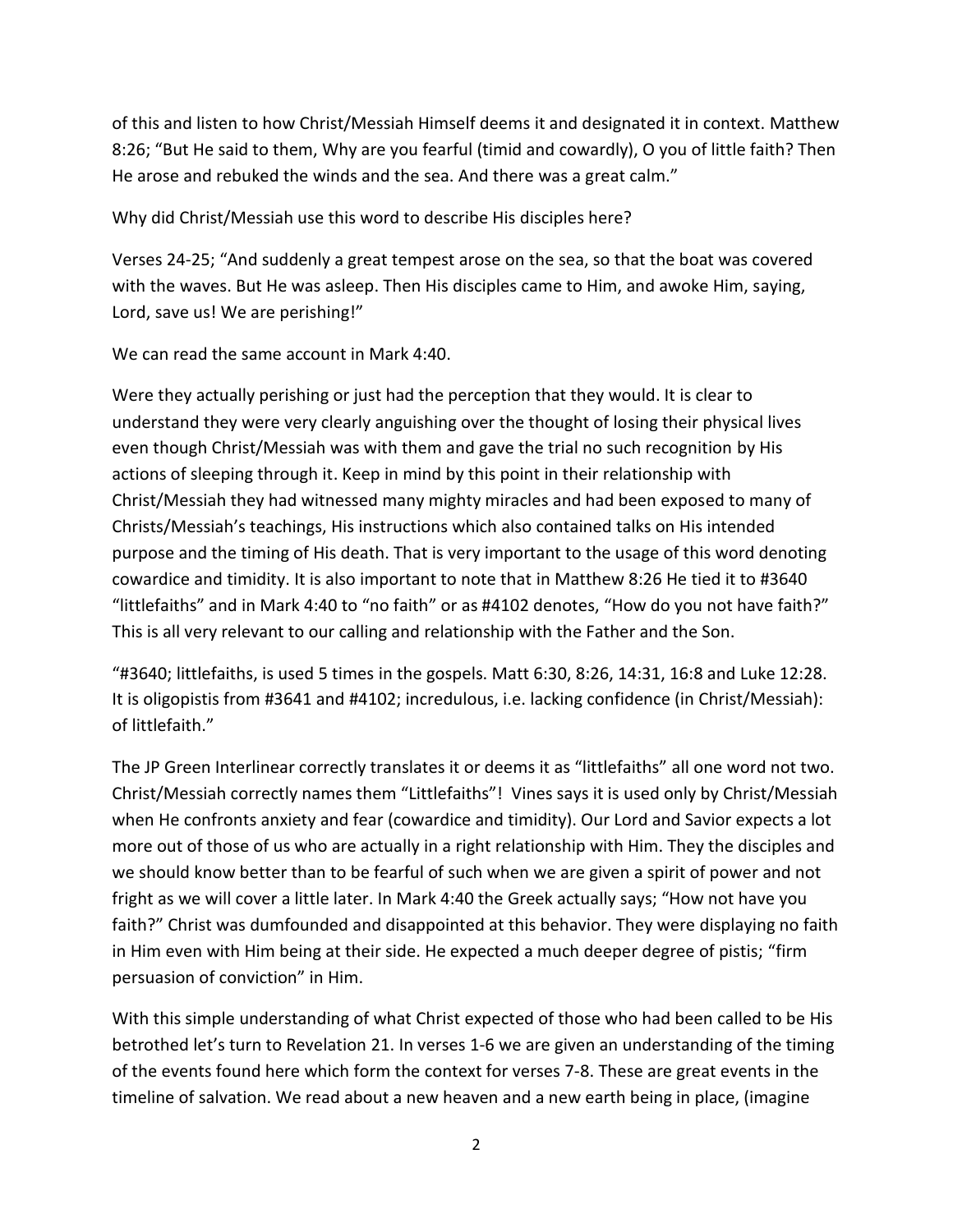that and things are still physical so where does that take us in some of the old teachings we were given?), a New Jerusalem as in the bride, God/Elohim living among men, and the spirit of God/Elohim "the fountain of the water of life" being freely given **to all who thirst for it.** Very, very, important for not "all" will **thirst** for it as we understand and thus the need for a Lake of Fire or simply put; the second death. However some can't conceive of such a thing.

Verse 7 instructs us that; "He who overcomes shall inherit (future tense) all things, and I will be his God/Elohim and he shall be My son."

The JP Green says of it;" The one overcoming will inherit all things, and I will be God/Elohim to him, and he will be son to Me."

Notice two very key conditions here in verses 6 and 7. The recipient will be thirsting for it and will reflect or demonstrate this by overcoming! Overcoming here is #3528 nikao from #3529; to subdue (literally or figuratively); conquer, overcome, prevail, get the victory. In other words those being spoken of here must be exhibiting the works which show they want to prevail, get the victory, conquer evil which might be rooted in themselves and not approach it in a timid or cowardly way. They will be engaged in the process. This involves the demonstration of faith residing in them, true conviction as to the outcome as well as to the Being who is giving them the opportunity to inherit all things (eternal life). This is all encompassed in the way of God/Elohim and to His expectations and not our thinking which falls far short of the thinking of God/Elohim. Doing it His way demonstrates to Him that we have a thirst for eternal life with Him above all else. We display a firm conviction to Him, an unfaltering persuasion. As I have mentioned in the past on much of this subject "freely" has a price tag attached to it.

Now let's see what all this is contrasted with, in sequence, as God/Elohim drops the big bomb in verse 8. "But the cowardly, unbelieving, abominable, murderers, sexually immoral, sorcerers, idolaters, and all liars shall have their part in the lake which burns with fire and brimstone, which is the second death."

Now let's read this from JP Greens and get a much deeper understanding of what the Greek is actually teaching us here in verse 8. "But the cowardly and unbelieving, **and those having become foul**, and murderers, and fornicators, and sorcerers, and idolaters**, and all the lying ones**, their part will be in the lake burning with fire and brimstone, which is the second death."

Here we have a translation with a much better understanding of what God/Elohim is teaching us and wants us to understand. Dear brethren every single one of these classifications is spiritual in definition and intent. This is not talking about the physical equivalent which will be forgiven if repented of. These are conditions that brethren have ultimately decided to exist in after having a true relationship with Christ/Messiah and the Father. Please do not overlook this.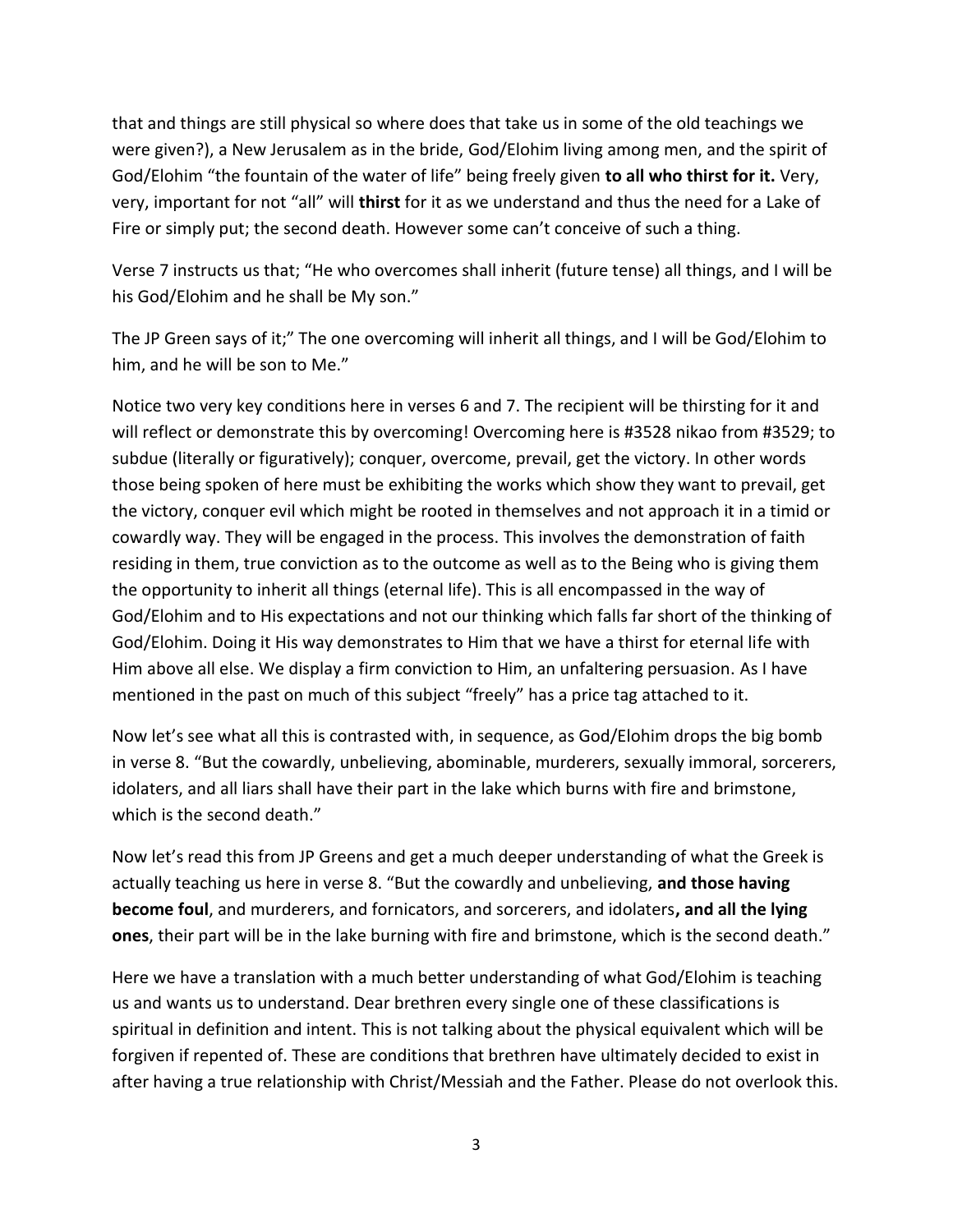Remember the context these are given in here as to the timing of the events surrounding this declaration, not suggestion of God/Elohim.

Here we have classification number one for the second death as to those who are cowardly. The context Christ/Messiah used this word in earlier is very important to understanding what He designates as cowardly behavior. He used it of the disciples who should have known better, who should have had developed a much greater degree of faithful reliance in Him and His teachings to them. He tells us He will never leave nor forsake us in spite of what trial is facing us. It may require us laying down our life to show Him that we will not waiver in our trust and faith in the promises He has given us. Scary times are ahead brethren. Many will be asked to give up their physical life if they do not deny Christ/Messiah. Have we come to grips with that in our personal relationship with Him? He told the disciples or in essence called them, named them, "littlefaiths" or in essence little cowards! They clearly showed very little if any faith in what they had been taught and witnessed by Him. They were only thinking about their physical skin and it pushed them to the limit and doubt entered in. It is clear to me that the cowardly ones being described here in verse 8 have at some time in the past been in a relationship with Christ/Messiah and rejected it for something else more soothing, more pleasant in their minds instead of having to stand with Him in difficult times.

But let's not stop there, let us look at category number two in the listing of who will be going into the second death and lock up the fact these are spiritual designations and characterizations. It is the unbelieving or #571 apistos. The best translation which can be applied to it here in context is "untrusting." Trust is a core aspect of being a "believer." Our very works will display to God/Elohim if we in fact are true believers regardless of what trial or test faces us. Here we are seeing the end result of those who will not trust in Christ/Messiah. They are listed as number two into the lake of fire in this timeframe. They have been given the opportunity to trust in Him at some earlier time and rejected it and thus Him.

Category number 3 is a real eye opener when we see it correctly translated. My NKJ falls far short of conveying the true intent of what is being said here. The JP Greens hit it right on the head, "those having become foul." The word translated for abominable here is #948 bdelusso from a presumed derivative of bdeo (to stink); to be disgusted, i.e. (by implication) detest. Vines says of it, "to render foul (from bdes, to stink), to cause to be abhorred (in the Septuagint in Exodus 5:21; Leviticus 11:43, 20:25, etc.) is used in the middle voice, signifying; to turn oneself away from (as if from a stench; hence to detest.

Do we see why JP Green translates it "those having become foul"? We are talking about those who knew the truth, who had become living sacrifices daily, tasted it, understood it (Hebrews 6:4-6; 10:26-27) and then turned their backs on it. They became a stench in the nostrils of God/Elohim. An unacceptable sacrifice!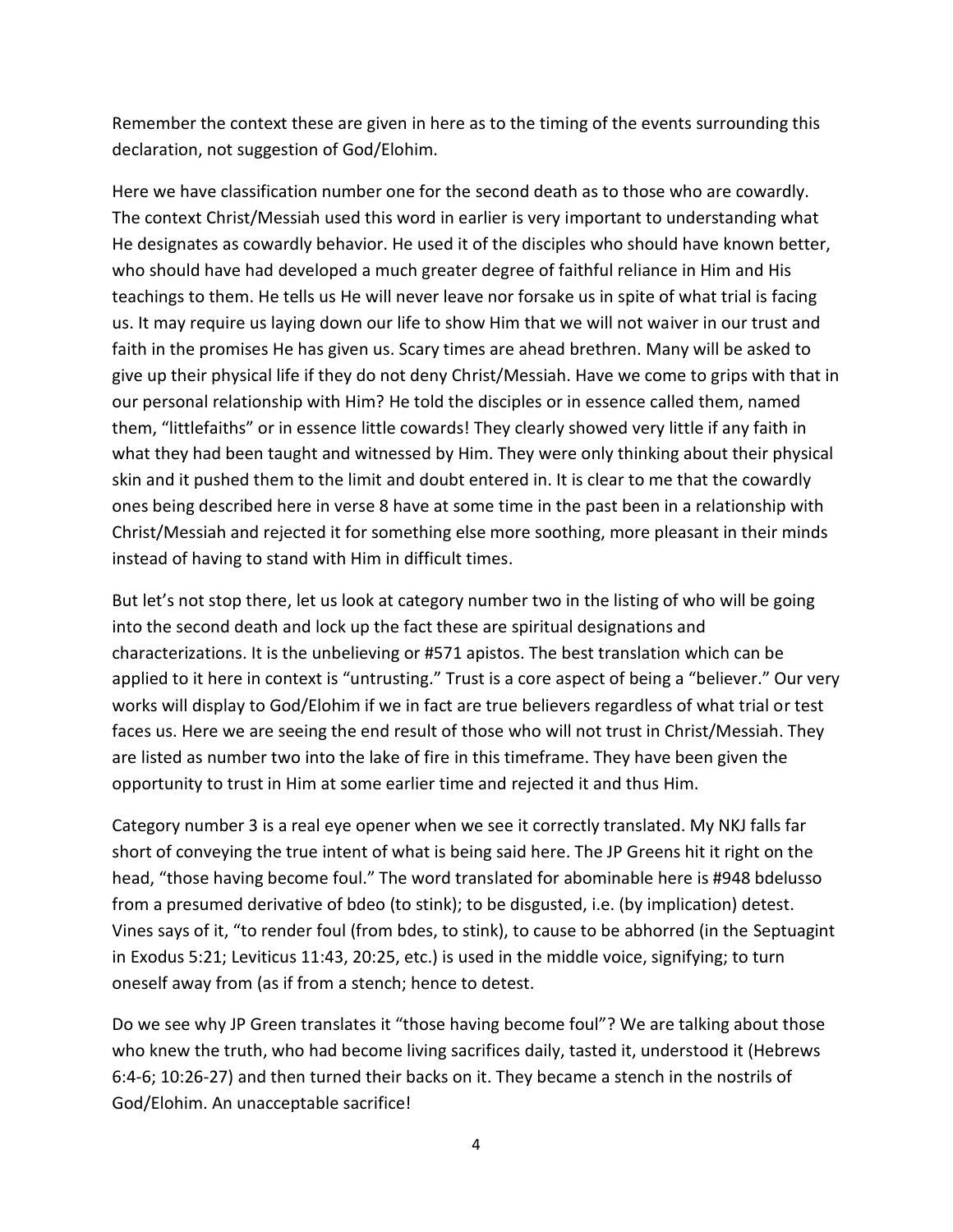Take time and apply the same thinking to the other categories listed here which are going into the lake of fire at this time frame being spoken about.

Let me point out something about the last category mentioned here to assist in your study of them. The NKJ translation of the Greek says "all Liars" but that is not a good translation. Remember the context and then apply Greens translation here to it. He says "and all the lying ones." We are not talking about all of humanity here who may have lied. We are talking in context about some who had been called of God/Elohim but turned into liars for the express purpose of turning brethren from God/Elohim and unto themselves. Lying here is #5571 pseudes; from #5574: untrue, i.e. erroneous, deceitful, wicked: false, liar.

We are talking about those who are lying against the truth of God/Elohim. This is not talking about lying against a neighbor. The same word used here is also found in Revelation 2:2; "… And you have tested those who say they are apostles (ones sent forth from God/Elohim) and are not, and have found them to be liars (or lying ones). "

That is who is being spoken about in Revelation 21:8 as to the last category scheduled for the second death. This is very serious behavior in the eyes of God/Elohim. It merits the Lake of Fire. The actuall Greek does not water down the intent to encompass simple lying here. Thus it should not be translated as "all liars." We are talking about a sin unto death!

With this all established let us get back to the first category, the cowardly or timid, the deilos (1169). Vines told us it is comparable to deilia "fearfulness" in many uses.

2 Timothy 1:7; "For God/Elohim has not given us a spirit of fear (cowardice), but of power and of love and of a sound mind (not one tossed to and fro)." Some translators use "cowardice" here and rightly so for that is the intent of it being used in this context. Ask yourself, have I ever displayed cowardice behavior in the past when having been challenged about the way of life, the walk you have been walking? I know I have. There are some who would want to make it all sound more palatable, more innocent by saying; timid or shy. Call it what you may, if we allow such behavior to grow and flourish we put ourselves in a position of being ashamed of Christ before men. That is not a good thing and it is certainly not an innocent thing either. We are to speak of the hope which is in us as to Christ regardless of who is asking or where we are. To do otherwise is so repulsive to God/Elohim that if it becomes a habit we will inherit the Lake of Fire. Just think some who have come before us have been faced with this in the utmost of trials, that which would cost them their physical life. Many of them placed their reliance in and on Christ/Messiah and have made the ultimate sacrifice in His name.

We do not have to look far or think long to see christians of this world who do not have the gift we have been given accepting death rather than to deny Christ. My heart goes out to them and at the same time I ponder as to what their resolve will be when they are actually called of